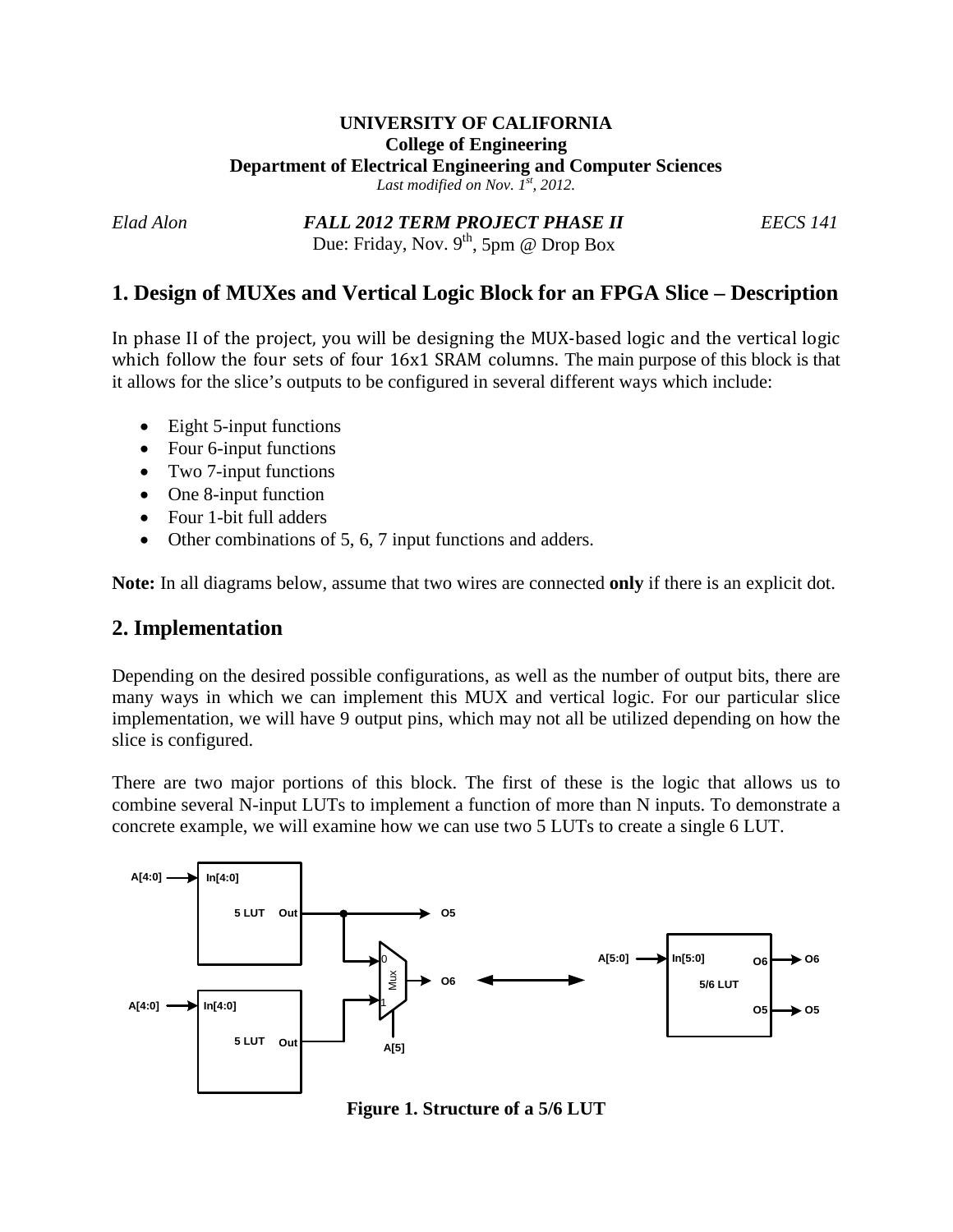The functionality of LUTs is programmable, and this programming is performed well in advance of the functions actually being used. To implement a 6-input function with this circuit, what we would do is to program the outputs of the top 5 LUT for the case in which  $A \le 5$  =0. Conversely, we would program the bottom 5 LUT for the case in which  $A<5> = 1$ . Now that we have computed both cases, we can simply select between the two LUT outputs using a MUX which is controlled by A<5>. One possible complete implementation of this MUXing is shown below. The exact way each output bit will be used is described in a table later in this document. Note that the MUXing portion is the part of the diagram to the right of the dashed line.



**Figure 2. Structure of MUXing of Slice (without Vertical Logic)**

This implementation allows for any of the first four configurations described in part 1, as well as other possible combinations, such as one 7-LUT and two 6-LUTs. Note that Bsout, Csout, Dsout (which stand for B select output, for example) would be programmed in advance, and are used to configure how this slice will be used. Note that these control signals are 2-bits each, in preparation for additional possible outputs that will arise from the vertical logic block that we will describe shortly.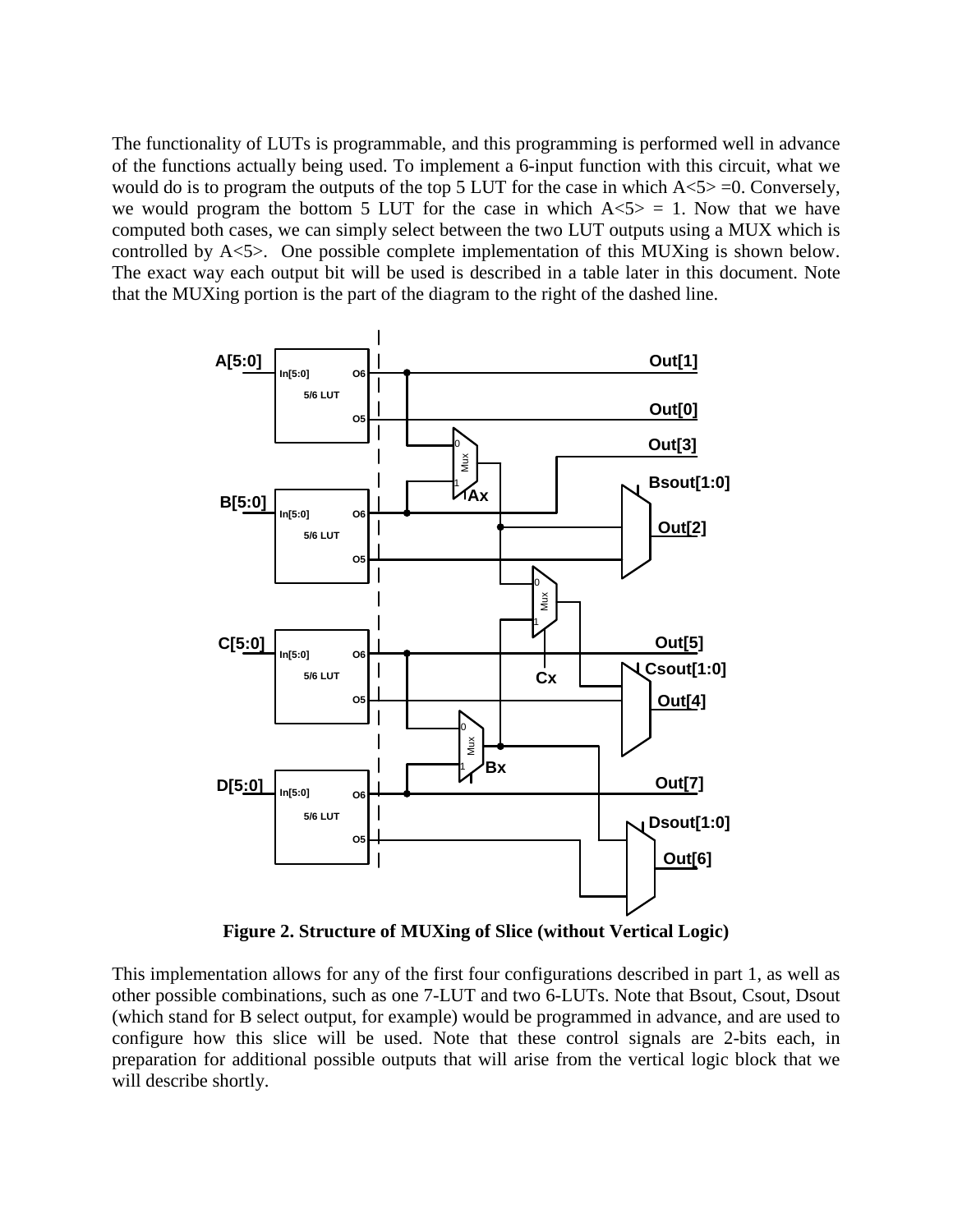For this portion of the block, be sure to implement both the MUXes displayed in Figure 2, as well as the MUXes within each 5 LUT. MUXes within each 5 LUT are necessary because we chose to implement the memories as a 16x2 array, instead of as a 32x1 array.

The second portion of this block is the vertical logic. In particular, this vertical logic is used to speed up addition operations, which tend to be fairly common. The purpose of this logic is to use the carry-in bit to generate the sum at this bit, as well as to generate the carry-in for the next bit. To understand this, we'll take a look at how a full adder works.



**Figure 3. 1-bit Full Adder**

 $S = A \oplus B \oplus C_{in}$  $C_{out} = AB + BC_{in} + AC_{in}$ 

As discussed in class, we can reformulate  $C_{out}$  in terms of propagate, generate, and kill, which are defined as below, and give us this new expression for S and  $C_{out}$ :

 $P = A \bigoplus B$  $S = P \oplus C_{in}$  $G = AB$  $C_{out} = PC_{in} + G$ 

We can recast the expression for  $C_{\text{out}}$  as:

$$
\mathcal{C}_{out} = P \mathbin{?} \mathcal{C}_{in} : G
$$

By this, we mean that if  $P = 1$ , then  $C_{out} = C_{in}$ . Otherwise, if  $P = 0$ ,  $C_{out} = G$ . It is helpful to write Cout this way because it maps directly to a MUX. Figure 4 on the next page shows an example of how we can combine such a MUX with the LUT to implement a 1-bit addition.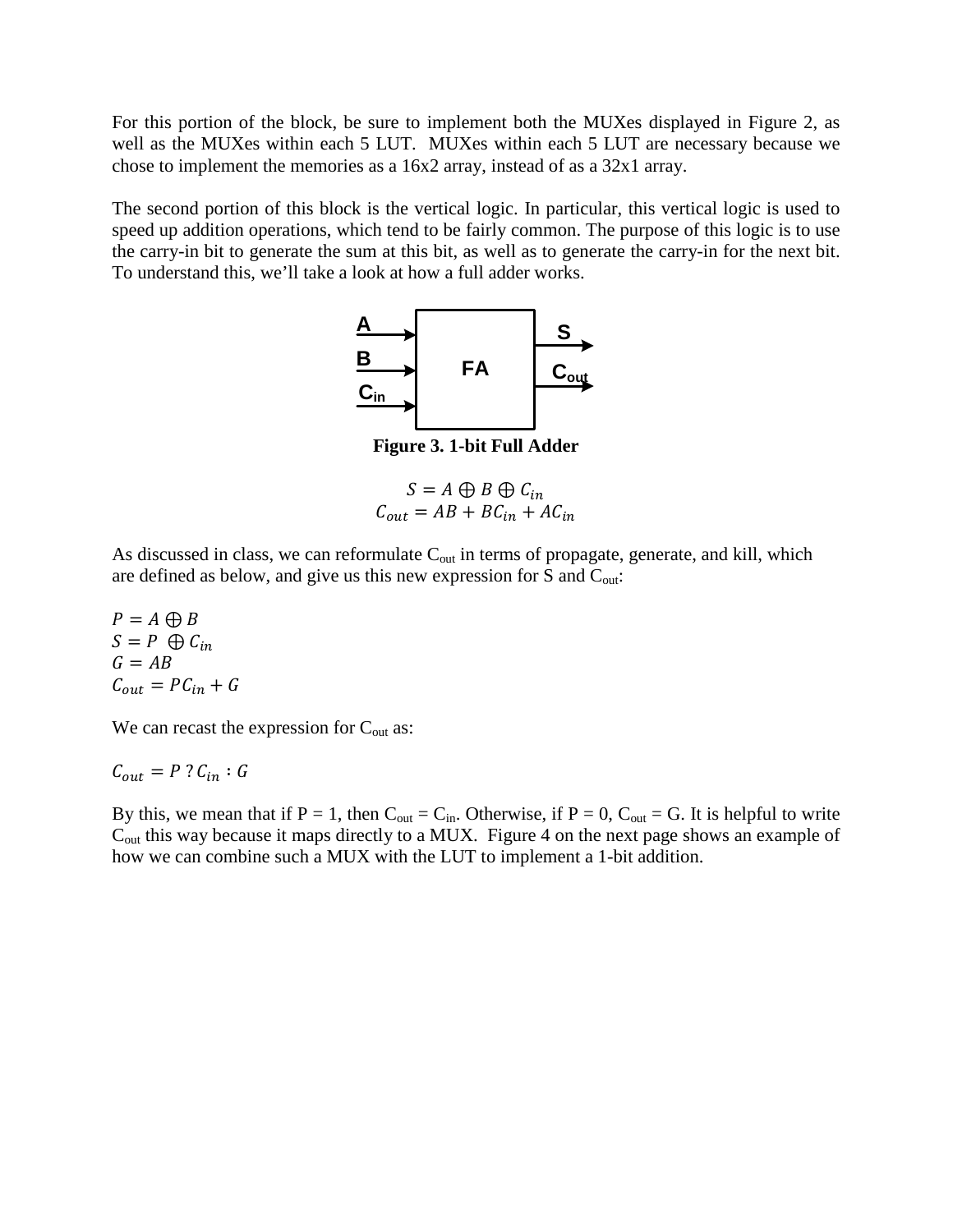

**Figure 4. Implementation of 1-bit Full Adder using LUTs and Vertical Logic.**

As indicated by Figure 4, the O6 output of the 5/6 LUT is configured to implement  $P = A \bigoplus B$ , while the O5 output of the LUT implements  $G = AB$ . Similarly, an additional XOR gate is used to compute the final SUM. Note that this is just one possible implementation for the vertical logic; your job in this phase is simply to implement any vertical logic that compute both S and C<sub>out</sub> for each 5/6 LUT configured as an adder. In other words, you should make sure that your vertical logic can add up to 4 pairs of bits.

The previously two previously described portions (MUXing and vertical logic) form one overall block that you will be designing in this phase. This gives us the top level block shown below, which highlights all of the inputs and outputs. In this diagram, input L consists of the 16 outputs from the four sets of four 16x1 SRAM columns.



**Figure 5. The MUX/Vertical Logic Block and its inputs as well as outputs.**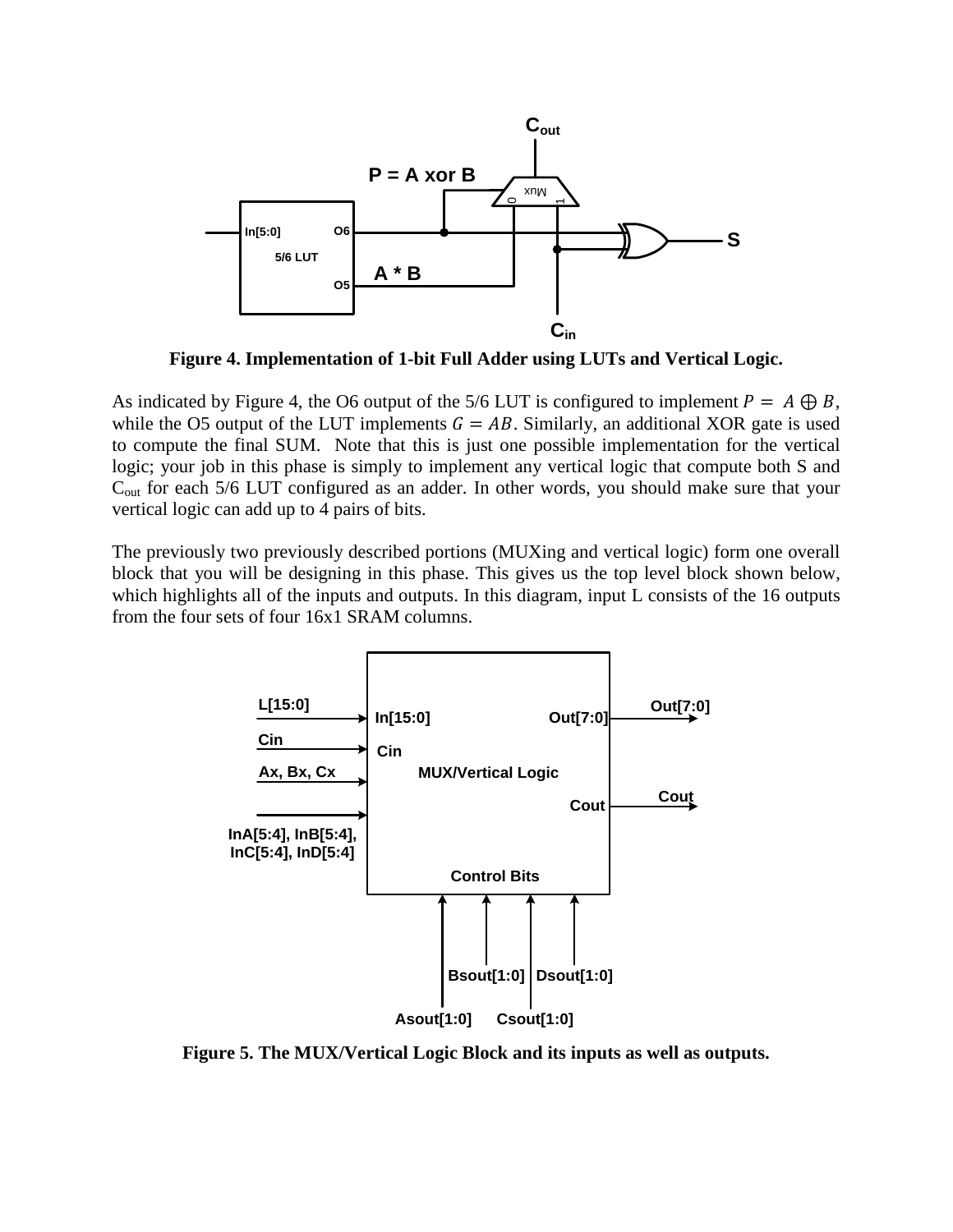To clarify the various inputs and outputs of the complete block, you should note the following. The Asout, Bsout, Csout, and Dsout inputs are set when the slice is configured, and are used to select what the output bits are. Their usage here is similar to their usage in Figure 2. InA[5:4], InB[5:4], InC[5:4], InD[5:4] are the top two bits of the input into each 5/6 LUT. Note that in the effectively 16x4 SRAM array, we used the bottom input four bits (i.e., InA[3:0]) to decode the appropriate wordline. Finally. Cout is the carry out of the last LUT in the slice.

In order to verify your design, we will be providing you a SPICE deck that will verify the design's functionality. This means however that your design needs to stick to a certain structure in order to be compatible with our desk, and we will next describe that structure. Let's call each set of four 16x1 columns of SRAM different names – LUTA, LUTB, LUTC, LUTD. The outputs of LUTA should look like this:



LUTB, LUTC, and LUTD follow this same output pattern, except they would occupy L[7:4], L[11:8], and L[15:12], respectively. Now that the inputs are specified, we can specify the outputs of each 5/6 LUT as a function of these SRAM outputs. Remember there should be two outputs for the 5/6 LUT, which we will call O5 and O6. This table is for LUTA in particular, but the same pattern applies to the other LUTs. This is described in the table below:

| In[5] | In[4] | <b>O5</b>                   | <b>O6</b>           |
|-------|-------|-----------------------------|---------------------|
|       |       | $\Gamma$ $\Omega$<br>v<br>∸ | $F \wedge T$        |
|       |       | ma m                        |                     |
|       |       | $\Gamma$ $\cap$<br>v<br>∸   | <b>FAT</b><br>-     |
|       |       | <u>. </u>                   | $F \wedge T$<br>اسد |

Now we can group LUTA with its MUXes into a 5/6 LUT, which we'll call LUTA6, with outputs  $O5_A$ ,  $O5_B$ . We will do the same for the other LUTs, so we have LUTB6, LUTC6, and LUTD6 as well. Now, given these O5, O6 outputs, we define the 7 LUT outputs are below, where  $O7_A$ ,  $O7_C$  are the two outputs of the two 7 LUT configurations:

 $O7_A = \overline{Ax} \cdot O6_A + Ax \cdot O6_B$  $07_B = \overline{Bx} \cdot 06_C + Bx \cdot 06_D$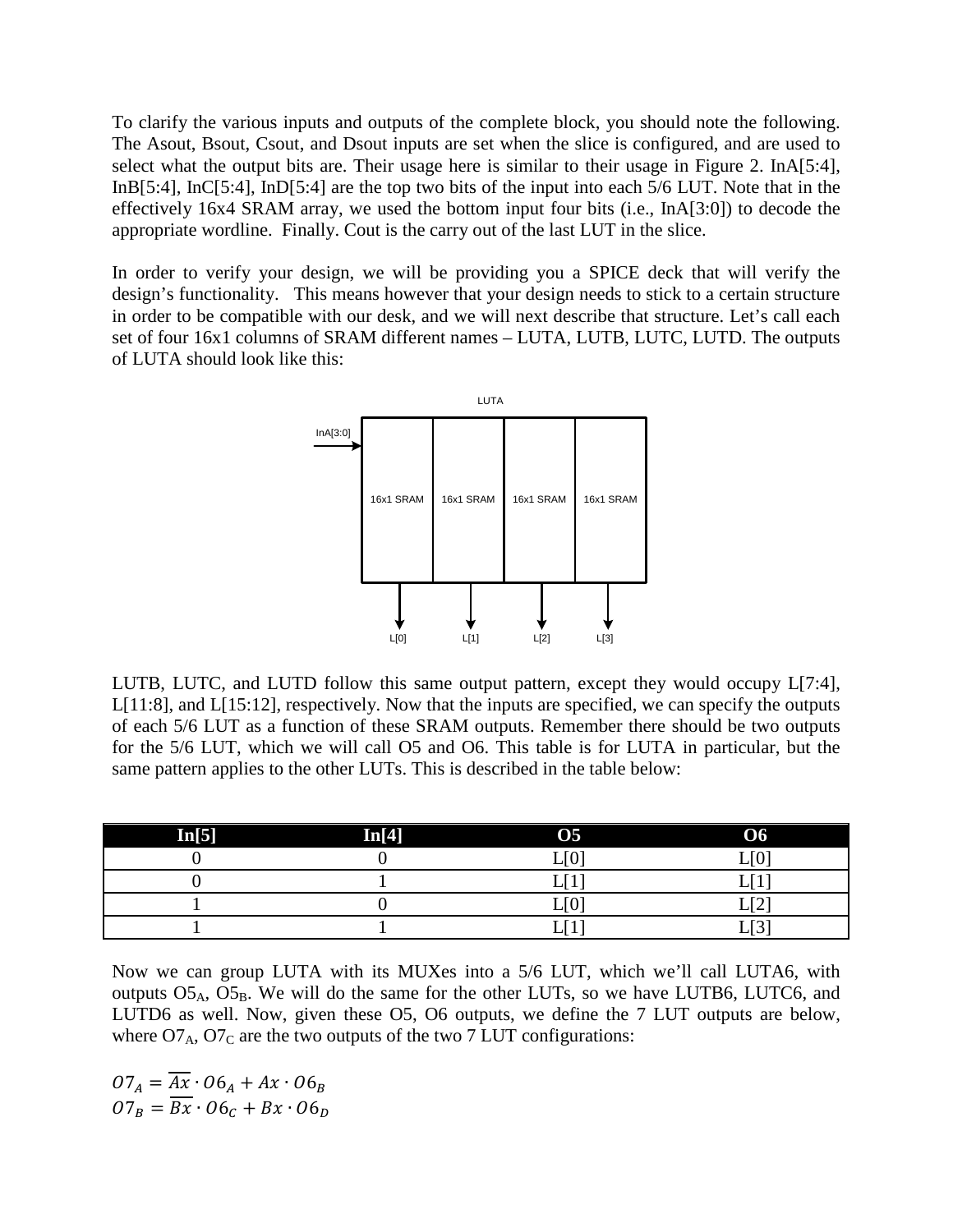We can also define the single 8 LUT output as:

$$
O8 = \overline{Cx} \cdot O7_A + Cx \cdot O7_B
$$

Now that we have defined all these intermediate outputs, we can define the output in terms of these intermediate outputs. Also,  $S_A$ ,  $C_{\text{outA}}$  are defined as the sum and carry bits associated with LUTA6.  $S_B$ ,  $C_{\text{outB}}$ , etc. are defined in a similar manner.

| <b>Output Name</b> | <b>Possible Outputs</b>                |
|--------------------|----------------------------------------|
| Out[0]             | $O5_A$ , $S_A$ , $C_{outA}$            |
| Out[1]             | $O6_A$                                 |
| Out[2]             | $O5_B$ , $O7_A$ , $S_B$ , $C_{outB}$   |
| Out[3]             | $O6_B$                                 |
| Out[4]             | $O5_c$ , O8, $S_c$ , C <sub>outC</sub> |
| Out[5]             | O6 <sub>C</sub>                        |
| Out[6]             | $O5_D$ , $O7_B$ , $S_D$ , $C_{outD}$   |
| Out[7]             | 06 <sub>D</sub>                        |
|                    |                                        |

For the outputs that must be configured to select between one of several possibilities, the output chosen is determined by Asout, Bsout, etc. The behavior should be as shown below:

| <b>Select Input</b> | Output             |
|---------------------|--------------------|
| $00\,$              | O <sub>5</sub>     |
| 01                  | For Out[2]: $O7_A$ |
|                     | For Out $[4]$ : O8 |
|                     | For Out[6]: O7B    |
| 10                  |                    |
|                     | $\sim$ out         |

Note that  $A$ sout  $= 01$  is unused. You are free to choose how the behavior is defined for this input, given that it is reasonable and does not affect valid inputs.

As previously discussed, you are free to construct the block however you choose, but you must follow the I/O interface from Figure 5 in order to ensure compatibility with our verification deck.

We have provided a library of standard cells that you are free to use in constructing your design. Using the same process outlined in phase I for each of the cells, you can copy the standard cell library from the project directory ~ee141/fall12/project/t2b\_blocks/. The library includes many of the building blocks you are likely to need, including an XOR, XNOR, NAND2, NAND3, NOR2, NOR3, INV, and MUX2.

It is up to you to assemble in schematics (there will be no layout in this phase of the project – you will have ample opportunity to do that in phase 3) the standard cells (and any additional cells you decide to design) into the MUX/Vertical Logic.